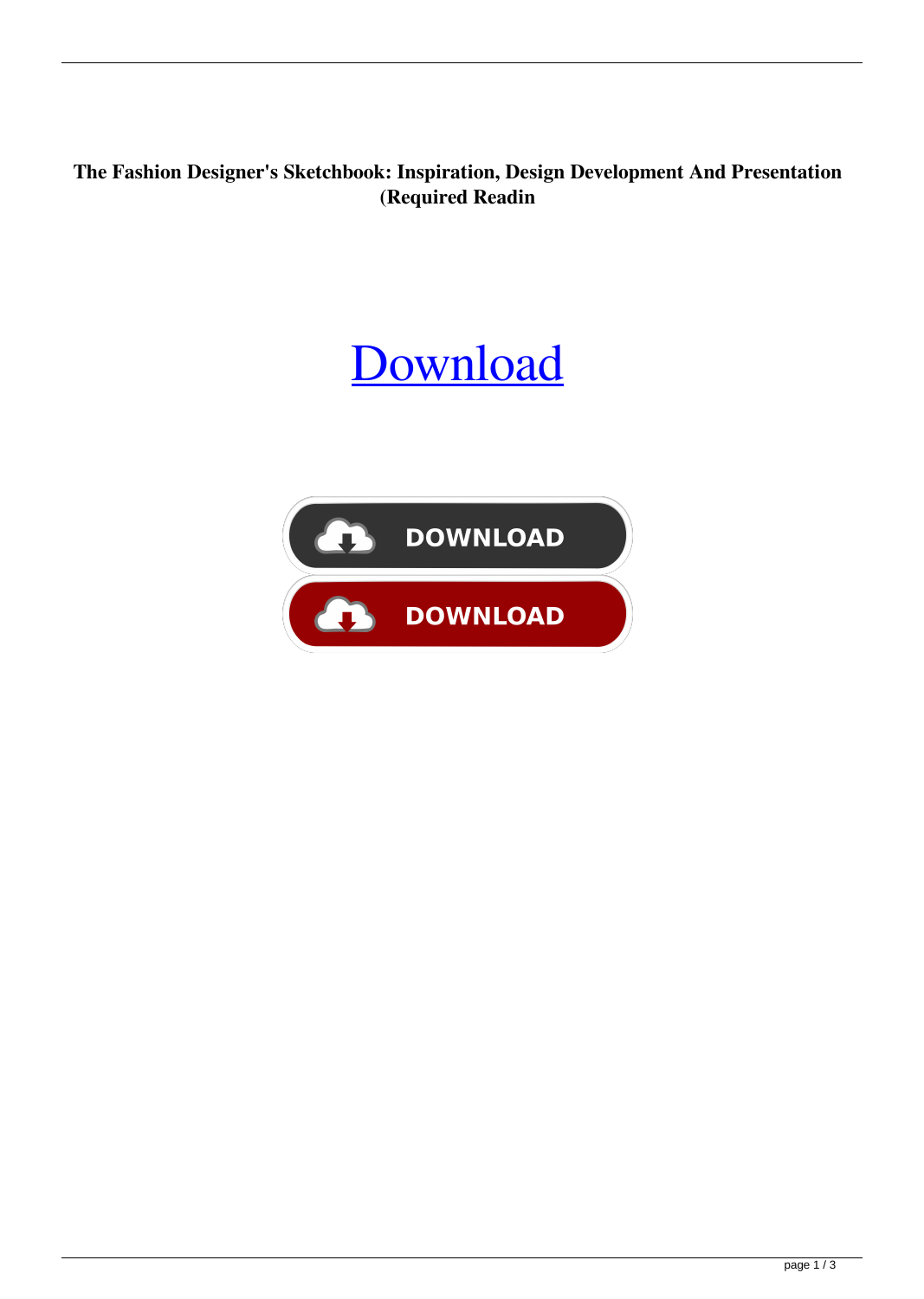Book Review The Fashion Designer's Sketchbook: Inspiration, Design Development and Presentation Category:Design Category:Fashion designSupreme Court Gives Gay Couple License to Marry The U.S. Supreme Court on Monday tossed out the conviction of an Idaho man who used his restaurant's parking lot to make love to his partner, the latest move by the court to prevent state interference with same-sex couples. The decision handed down by a majority of the nine justices was an easy one. The court found the state was the real party in interest in the case of Robert McGee, who got married in Washington, D.C., and then took advantage of Idaho's marriage license laws. He is now a Pennsylvania resident. "The threshold issue here is whether an Idaho regulation that requires a marriage license applicant to reside in Idaho or intend to reside in Idaho for one year before receiving a license violates the Equal Protection Clause. We conclude it does not," Justice Anthony M. Kennedy wrote for the court. Writing for the court's majority, Kennedy said the license requirement does not discriminate against same-sex couples, who could obtain marriage licenses in Idaho. "The Equal Protection Clause does not deny States the power to treat same-sex couples differently," he said. "To put the point differently, the Clause does not require States to choose between treating gay and lesbian couples as a class of First-Class and Second-Class citizens." The decision is a loss for the state of Idaho, which has spent millions of dollars to defend itself in lawsuits brought by the American Civil Liberties Union of Idaho, which represented the gay couple. State officials are preparing to appeal to the U.S. Court of Appeals for the 9th Circuit, which ruled in 2006 that Idaho's ban on same-sex marriage violated the Constitution. That decision was later vacated by an appeals court panel and is the focus of a separate case pending before the court. McGee's lawyers did not immediately comment. "The effect of this decision will be to take away the lives of thousands of Idahoans. My clients are now free to get married in the privacy and dignity of their own home in the state where they reside," said ACLU Executive Director Anthony D. Romero. "It is time for Idaho to become a state that respects the civil rights of all its residents, not just those it likes." The ruling was the court's fifth one since the year 2000 striking